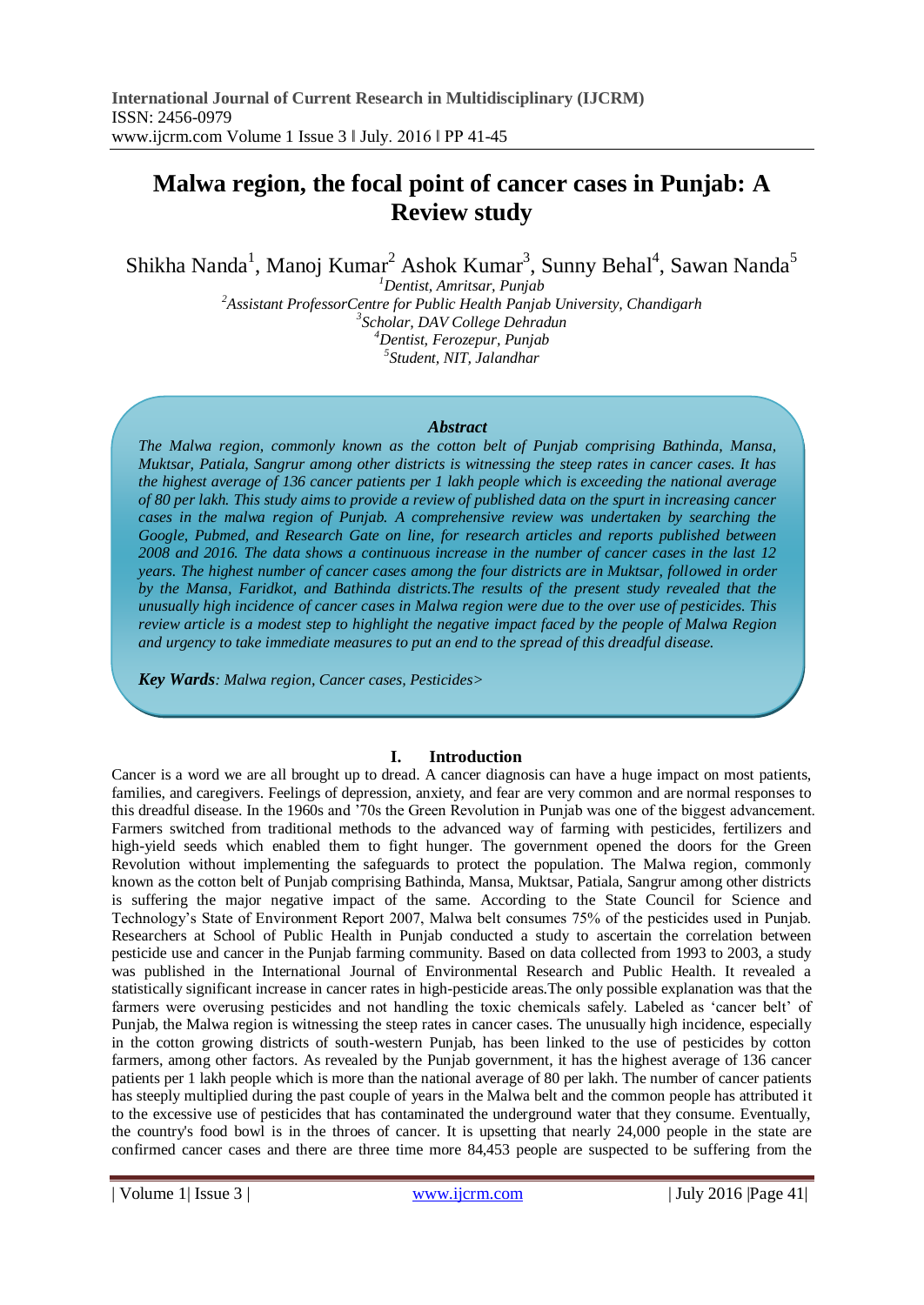deadly disease. Based on the NCRP data, it is estimated that the cancer cases which will be raised to 1,044,650 by the year 2020 which has made it an important public health issue and to tackle it would need immediate and major inputs from various agencies.

## **II. Aim and Objectives**

This study aims to provide a review of published data on the spurt in increasing cancer cases in the malwa region of Punjab. This has brought the Malwa region into the focus of state government, researchers, health agencies and the media. The cotton belt of Punjab has now become the cancer belt. Reviewing the sources of information, it is found that the use of relentless pesticides without education and adequate awareness has a significant correlation with the steep rise in the number cancer cases in the farming zone. This review serves as a call to action for future research efforts to target and evaluate prevention strategies by forecasting the cancer burden. A greater emphasis on primary prevention and early detection is needed to counter the adverse scenario.

## **III. Methodology**

A comprehensive review was undertaken by searching the Google, Pubmed, Research Gate on line, for research articles and reports published between 2008 and 2016. The database search terms included keywords such as cancer cases, Malwa region, Punjab, Green revolution, pesticides, cancer registries, agricultural land, cancer belt, statistics, incidence and predictions.A variety of combinations of these words were entered.

| Author                 | Journal                                                                           | Place/Year                                       | Type of<br>Study        | Results                                                                                                                                                                                                                                                                                                                                                                                                                                                                                                                      |
|------------------------|-----------------------------------------------------------------------------------|--------------------------------------------------|-------------------------|------------------------------------------------------------------------------------------------------------------------------------------------------------------------------------------------------------------------------------------------------------------------------------------------------------------------------------------------------------------------------------------------------------------------------------------------------------------------------------------------------------------------------|
| Oberoi Simmi           | International<br>Journal of<br>Contemporary<br><b>Medical Research</b>            | Muktsar,<br>Mansa,<br>Faridkot,<br>Bathinda 2016 | Innovative<br>solutions | Cancer is so prevalent in the Malwa<br>region that the region has been called<br>India's Cancer Capital. The data shows<br>a continuous increase in the number of<br>cancer cases in the last 12 years. The<br>highest number of cancer cases among<br>the four districts are in Muktsar,<br>followed in order by the Mansa,<br>Faridkot, and Bathinda districts. E<br>Health Point units, started in rural<br>India, intending to provide families in<br>affected villages with, advanced tele-<br>medical services.        |
| Balvinder<br>Kaur Brar | Scholars Journal<br>of Applied<br><b>Medical Sciences</b>                         | Faridkot 2015                                    | Retrospect<br>ive study | A total of 52 cases of histologically<br>diagnosed skin malignancies were<br>reported during the study period. Basal<br>cell carcinoma (BCC) was found to be<br>the most common skin cancer in<br>Malwa belt of Punjab, followed by<br>squamous cell cancer of skin (SCC).<br>Malignant melanoma was third most<br>common, followed by sporadic cases of<br>Mycosis fungoides (MF), Dermato<br>fibrosarcoma protuberans (DFSP) and<br>cutaneous B-cell lymphoma.                                                             |
| Sunil Mittal           | Human and<br><b>Ecological Risk</b><br>Assessment: An<br>International<br>Journal | Malwa Region<br>2014                             | Review<br>Study         | Studies conducted in the Malwa region<br>have also highlighted a sharp increase<br>in many other pesticide-related<br>diseases, such as mental retardation<br>and reproductive disorders. The most<br>affected individuals are the agricultural<br>workers who are directly exposed to<br>pesticides. The Malwa region of<br>Punjab, India, is less than 15% of the<br>total area of Punjab (only 0.5% of the<br>total geographical area of India), but it<br>consumes nearly 75% of the total<br>pesticides used in Punjab. |

## **IV. Results**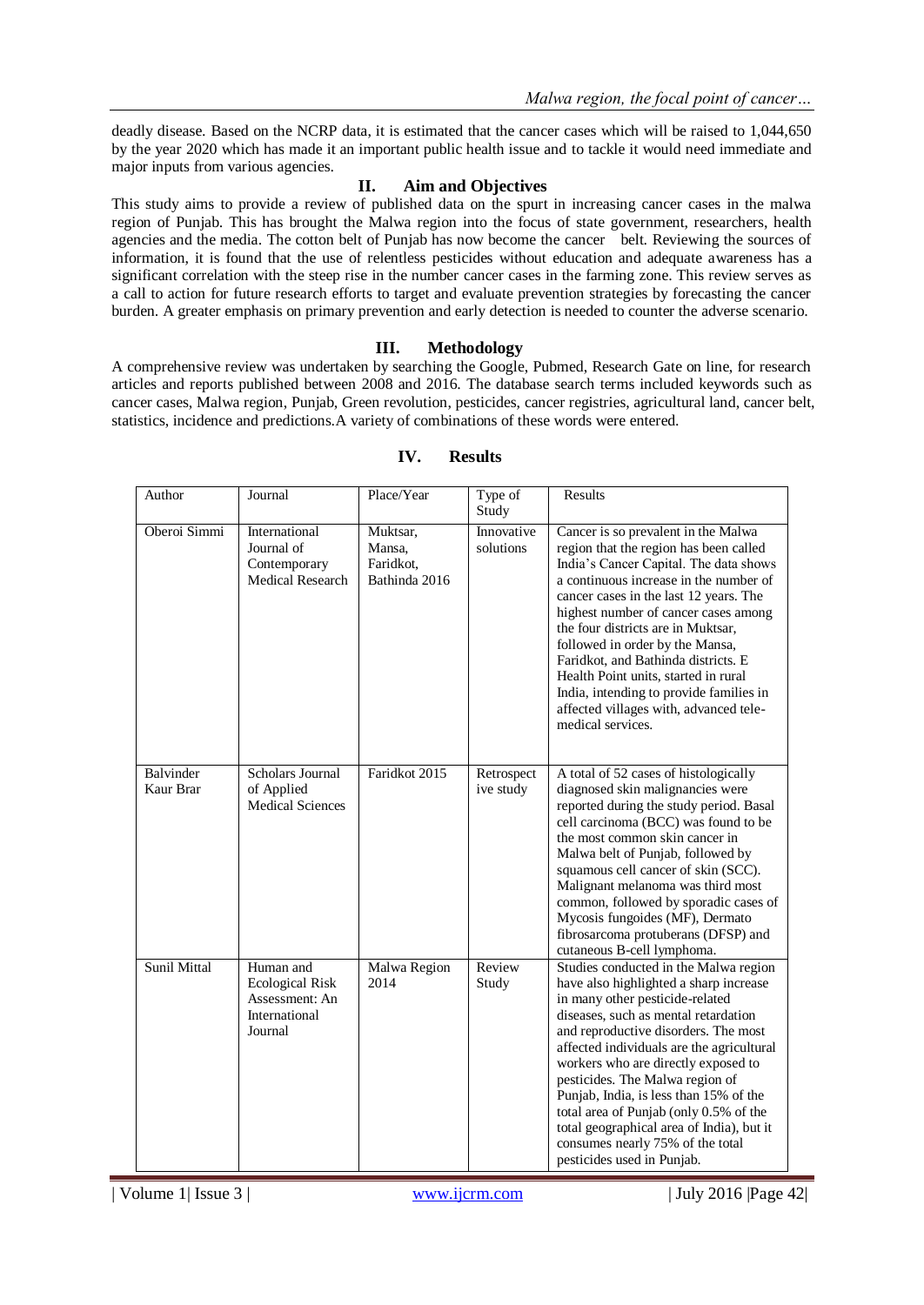| Collaborative<br>project | <b>Population Based</b><br><b>Cancer Registries</b><br>at Chandigarh and<br>SAS Nagar,<br>Mansa, Sangrur<br>districs Punjab<br>State, India | Chandigarh and<br>SAS Nagar,<br>Mansa, Sangrur<br>2013 | Collaborati<br>ve Report       | Cancer registries are the first step in<br>cancer control. The registry data has<br>estimated the risk of getting cancer in<br>the males is in the range of 5 to 11%<br>and in females 6 to 13%. The risk is<br>double in the urban area as compared<br>to rural area. The major cancers in<br>Punjab are Breast, Cervix Uteri, Lung,<br>Prostate and Oesophagus                                                                                                                                                                                                                                                                                                                                                                                                                                                                                                                                                                                                                                      |
|--------------------------|---------------------------------------------------------------------------------------------------------------------------------------------|--------------------------------------------------------|--------------------------------|-------------------------------------------------------------------------------------------------------------------------------------------------------------------------------------------------------------------------------------------------------------------------------------------------------------------------------------------------------------------------------------------------------------------------------------------------------------------------------------------------------------------------------------------------------------------------------------------------------------------------------------------------------------------------------------------------------------------------------------------------------------------------------------------------------------------------------------------------------------------------------------------------------------------------------------------------------------------------------------------------------|
| Report                   | Development of<br>an Atlas of<br>Cancer in Punjab<br>State                                                                                  | Districts of<br>Punjab<br>2012-2013                    | Collaborati<br>ve Report       | Sites of cancer that show higher or<br>comparably high incidence rates with<br>the highest seen in other PBCRs in<br>India are: in males: penile cancer (in<br>Faridkot and Bathinda), prostate<br>(Jalandhar), urinary bladder<br>(Kapurthala, Jalandhar) and brain<br>(Mohali and Mansa); in females: breast<br>(Bathinda, Mohali), vagina (Bathinda,<br>Ludhiana), ovary (Mohali) and brain<br>(Moga and Mohali).                                                                                                                                                                                                                                                                                                                                                                                                                                                                                                                                                                                  |
| Sewa Singh               | International<br>Journal of<br>Environment and<br>Health                                                                                    | Villages of<br>Punjab 2011                             | Conductin<br>g Survey          | It was a study to assess the drinking<br>water quality and its impacts on human<br>health in the rural area of a region in<br>Punjab (India). Samples of ground<br>water from five villages have been<br>tested and it has been found that 65%<br>of samples have excessive fluoride,<br>100% have excessive turbidity, and<br>55% have excessive total dissolved<br>solids (TDS). Significant association<br>has been found between<br>education-awareness and<br>income-awareness using chi square test<br>at 5% level of significance.                                                                                                                                                                                                                                                                                                                                                                                                                                                             |
| Ramnath<br>Takiar        | Asian Pacific<br>Journal of Cancer<br>Prevention                                                                                            | India 2010                                             | Linear<br>Regression<br>method | The total cancer cases are likely to go<br>up from 979,786 cases in the year 2010<br>to 1,148,757 cases in the year 2020.<br>The tobacco-related cancers for males<br>are estimated to go up from 190,244 in<br>the year $2010$ to $225,241$ in the year<br>2020. Similarly, the female cases will<br>go up from 75,289 in year 2010 to<br>93,563 in the year 2020. For the year<br>2010, the number of cancer cases<br>related to digestive system, for both<br>males and females, are estimated to be<br>107,030 and 86,606 respectively. For,<br>head and neck cancers, the estimates<br>are 122,643 and 53,148 cases,<br>respectively. and for the lymphoid and<br>hematopoietic system (LHS), for the<br>year 2010, are 62,648 for males and<br>41,591 for females.<br>Gynecological-related cancers are<br>estimated to go up from 153,850 in<br>2010 to 182,602 in 2020. Among males<br>and females, cancer of breast alone is<br>expected to cross the figure of 100,000<br>by the year 2020. |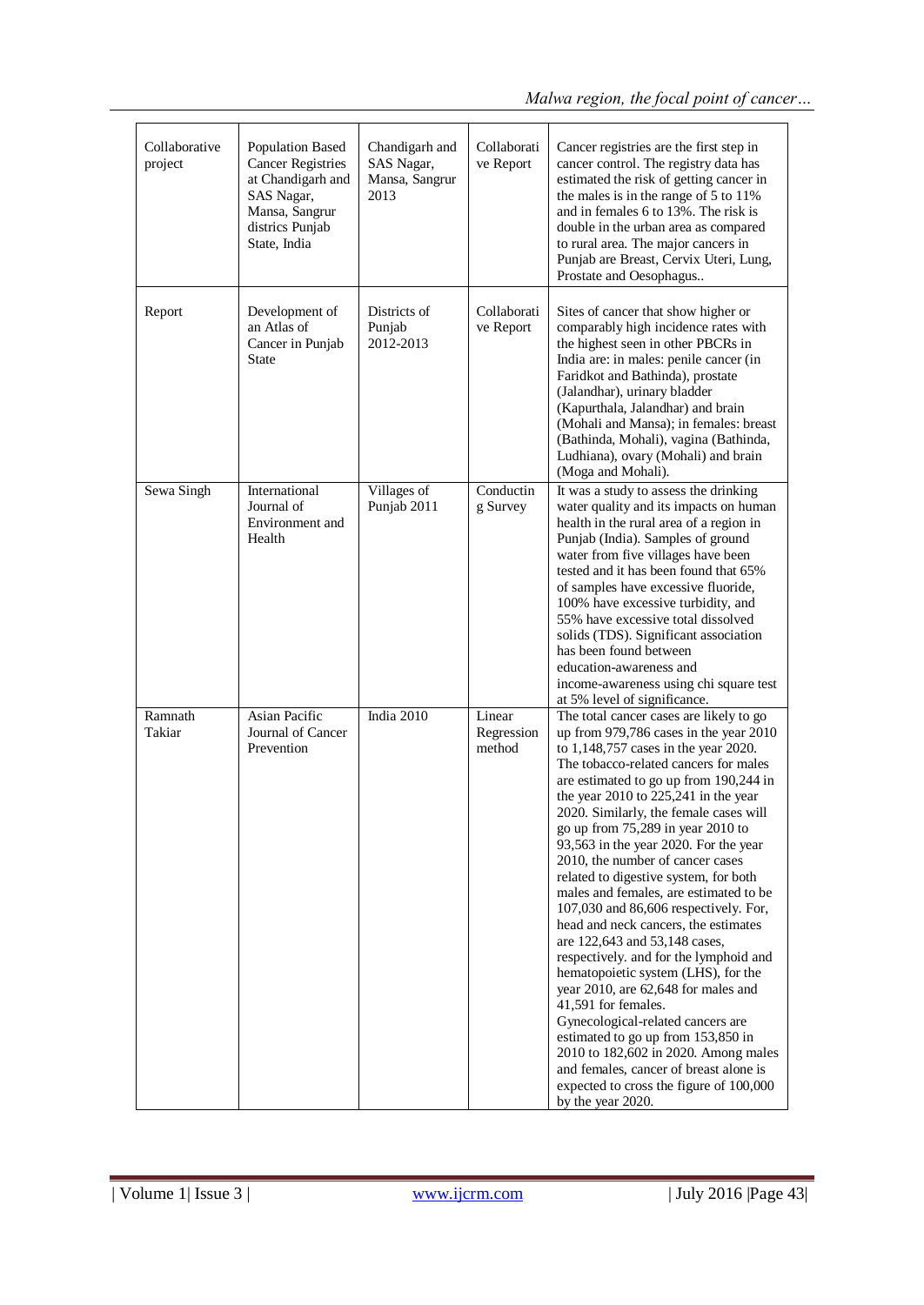| <b>Bajinder Pal</b><br>Singh | International<br>Institute for<br>Geo-information<br>Science and Earth<br>Observation | Malwa Region<br>2008                                                                                                                                     | Random<br>Sampling    | Consumption patterns of pesticides in<br>India differ with the rest of the world.<br>In India over three fourths of the<br>pesticide usage comprises<br>insecticides, with herbicides and<br>fungicides falling a way below the<br>global norm. The state of Punjab is the<br>largest consumer of pesticides in the<br>country. In the year 2004-2005, Punjab<br>consumed 6900 metric tonnes of<br>pesticides which is startling, since it is<br>the smallest states in India. Other states<br>like Andhra Pradesh and Uttar Pradesh<br>have significantly reduced their<br>pesticide consumption over the years.<br>But there is no such trend observed in<br>Punjab.                                                                                                                                                                                                                                                                                      |
|------------------------------|---------------------------------------------------------------------------------------|----------------------------------------------------------------------------------------------------------------------------------------------------------|-----------------------|-------------------------------------------------------------------------------------------------------------------------------------------------------------------------------------------------------------------------------------------------------------------------------------------------------------------------------------------------------------------------------------------------------------------------------------------------------------------------------------------------------------------------------------------------------------------------------------------------------------------------------------------------------------------------------------------------------------------------------------------------------------------------------------------------------------------------------------------------------------------------------------------------------------------------------------------------------------|
| J. S. Thakur                 | Int J Environ Res<br>Public Health                                                    | Talwandi Sabo<br>and Chamkaur<br>Sahib<br>Community<br>Development<br><b>Blocks</b> in<br>Bathinda and<br>Roop Nagar<br>District<br>respectively<br>2008 | Conductin<br>g Survey | There were 107 histologically<br>confirmed cancer cases at Talwandi<br>Sabo, out of which 27 (25.2%) were<br>males and $80(74.7%)$ were females.<br>There were 71 confirmed cancer cases<br>at Chamkaur Sahib, out of which<br>25(35.2%) were males and 46(64.7%)<br>were females. Age adjusted prevalence<br>of confirmed cancer cases was 125.4<br>per 100,000 at Talwandi Sabo as<br>compared to 72.5 at Chamkaur Sahib<br>$(p<0.001)$ . In Talwandi Sabo there<br>were 3827 deaths in last 10 years, out<br>of which 489 deaths were due to cancer<br>whereas in Chamkaur Sahib there were<br>3621 deaths in the same period, out of<br>which 314 were cancer deaths.<br>Proportion of deaths due to cancer over<br>the last 10 years remained between 10<br>to 13 % at Talwandi Sabo and 7 to 10%<br>at Chamkaur Sahib. Age adjusted<br>cancer death rate per 1,00,000 per year<br>at Talwandi Sabo was 51.2 as<br>compared to 30.3 at Chamkaur Sahib. |

# **V. Discussion**

The studies conducted in India's Bread Basket of Punjab reveals the increasing number of cancer cases in the area. The Malwa region of Punjab is facing an unprecedented crisis of environmental health linked to indiscriminate, excessive, and unsafe use of pesticides and fertilizers for decades resulting in poor groundwater quality. Studies conducted in this region have highlighted a sharp increase in the cancer cases and many other pesticide related diseases, such as mental retardation and reproductive disorders. The Malwa region of Punjab has recorded a high of 107.4 cancer-afflicted for every 1 lakh. And, Muktsar district in Malwa has fared the worst with 136.3 patients for every lakh. The Malwa region, comprising Bathinda, Mansa, Muktsar, Patiala, Sangrur among other districts, has recorded cancer incidence of 107.4 per lakh as against the national figure of 80 per lakh. Majha, comprising Amritsar, Gurdaspur and Taran Taran, has clocked the lowest incidence of 64.7 cases of cancer per lakh population. The rich Doaba region, including, Jalandhar, Hoshiarpur, Phagwara, Kapurthala, has confirmed 88.1 cancer patients per lakh of population. The number of cancer patients has grown manifold in the recent years in the Malwa area. Cancer is a disease which is deeply rooted in environmental practices and lifestyle habits. There is significant correlation between pesticide residues in soil and water with carcinogenic agents. Data over the last five years has shown that, on an average, 18 people die of cancer each day. There are 23,874 cancer patients in the state and 33,318 lives have been lost in cancer-related deaths during last five years. The absolute number of cancer patients is increasing rapidly due to growth in size of the population. More than 800,000 new cases were present during the year 2001 and would get increased to 1220,000